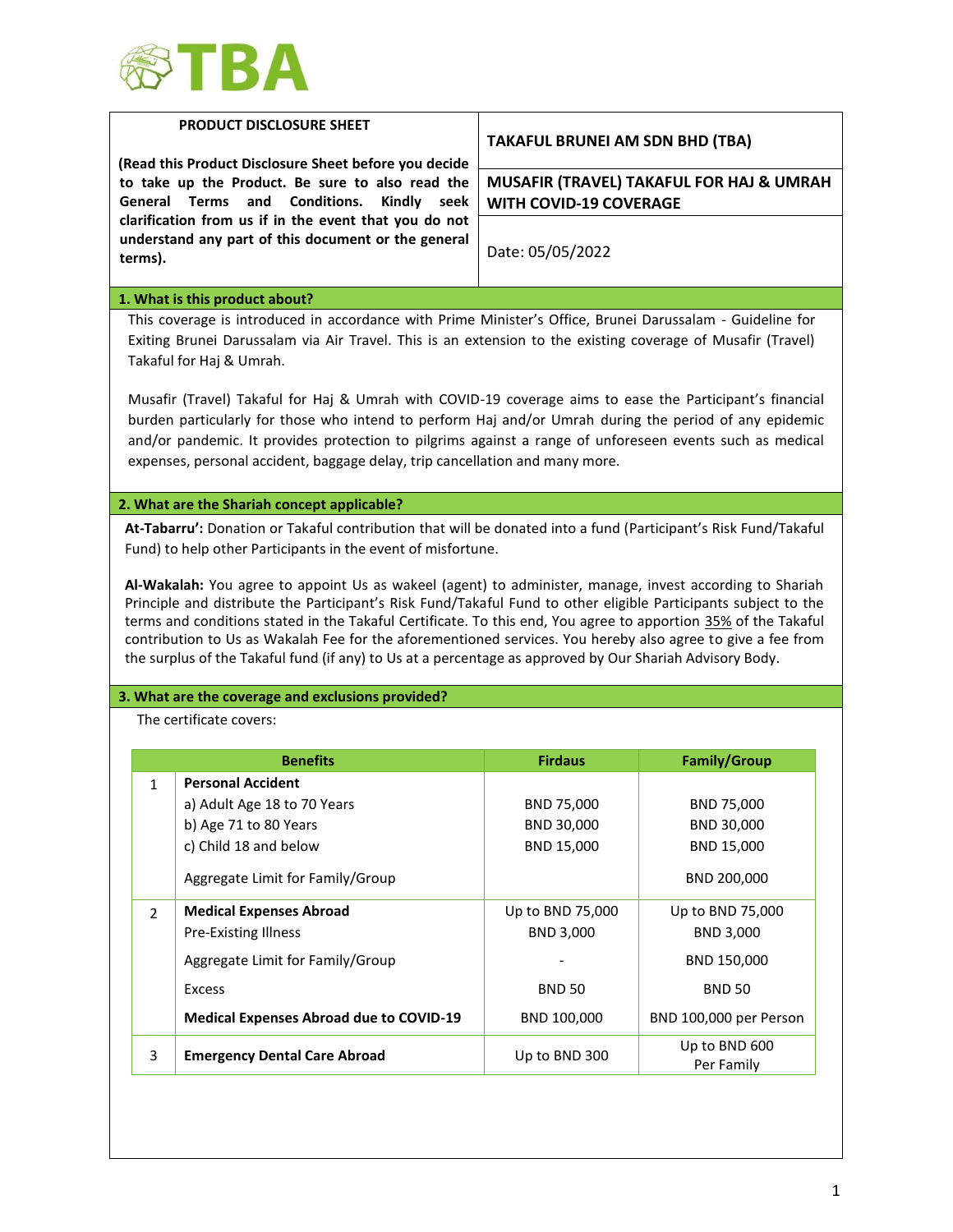

|                | <b>Benefits</b>                                           | <b>Firdaus</b>                                                                                         | <b>Family/Group</b>            |
|----------------|-----------------------------------------------------------|--------------------------------------------------------------------------------------------------------|--------------------------------|
| 4              | <b>Hospital Cash Benefit</b>                              | BND 50 Per Day                                                                                         | BND 50 Per Day                 |
|                | Maximum limit (Excess of 24 Hours)                        | <b>BND 50</b>                                                                                          | <b>BND 50</b>                  |
| 5              | <b>Medical Evacuation and Repatriation</b>                | BND 1,000,000                                                                                          | BND 1,000,000                  |
| 6              | <b>Trip Cancellation &amp; Curtailment Abroad</b>         | Up to BND 6,000                                                                                        | Up to BND 10,000<br>Per Family |
|                | <b>Excess</b>                                             | <b>BND 100</b>                                                                                         | <b>BND 100</b>                 |
|                | Trip Cancellation & Curtailment Abroad due<br>to COVID-19 | Up to BND 6,000                                                                                        | Up to BND 10,000<br>Per Family |
|                | <b>Excess</b>                                             | <b>BND 100</b>                                                                                         | <b>BND 100</b>                 |
| $\overline{7}$ | <b>Trip Delay</b>                                         |                                                                                                        |                                |
|                | Full consecutive 6 Hours delay                            | <b>BND 50</b><br>Every 6 Hours                                                                         | <b>BND 50</b><br>Every 6 Hours |
|                | Maximum Limit                                             | <b>BND 200</b>                                                                                         | <b>BND 400</b>                 |
| 8              | <b>Baggage Loss &amp; Damage</b>                          |                                                                                                        |                                |
|                | Limit Per Bag                                             | <b>BND 500</b>                                                                                         | <b>BND 500</b>                 |
|                | Maximum Limit                                             | BND 3,000                                                                                              | BND 3,000<br>per family        |
|                | <b>Excess</b>                                             | <b>BND 30</b>                                                                                          | <b>BND 30</b>                  |
| 9              | <b>Baggage Delay</b>                                      |                                                                                                        |                                |
|                | Full consecutive 6 Hours delay                            | <b>BND 200</b>                                                                                         | <b>BND 200</b><br>per family   |
| 10             | In the event of Hijack / Kidnap                           |                                                                                                        |                                |
|                | Full consecutive 6 Hours                                  | <b>BND 50</b><br>each day                                                                              | <b>BND 50</b><br>each day      |
|                | Maximum Limit                                             | Up to BND 3,000                                                                                        | Up to BND 3,000<br>per Family  |
| 11             | <b>Loss Personal Money Abroad</b>                         | Up to BND 500                                                                                          | Up to BND 500                  |
| 12             | In the event of Terrorism                                 | Cover all sections up to the maximum limit,<br>excluding nuclear, chemical and biological<br>terrorism |                                |
| 13             |                                                           | <b>24 Hours Emergency Assistance</b>                                                                   |                                |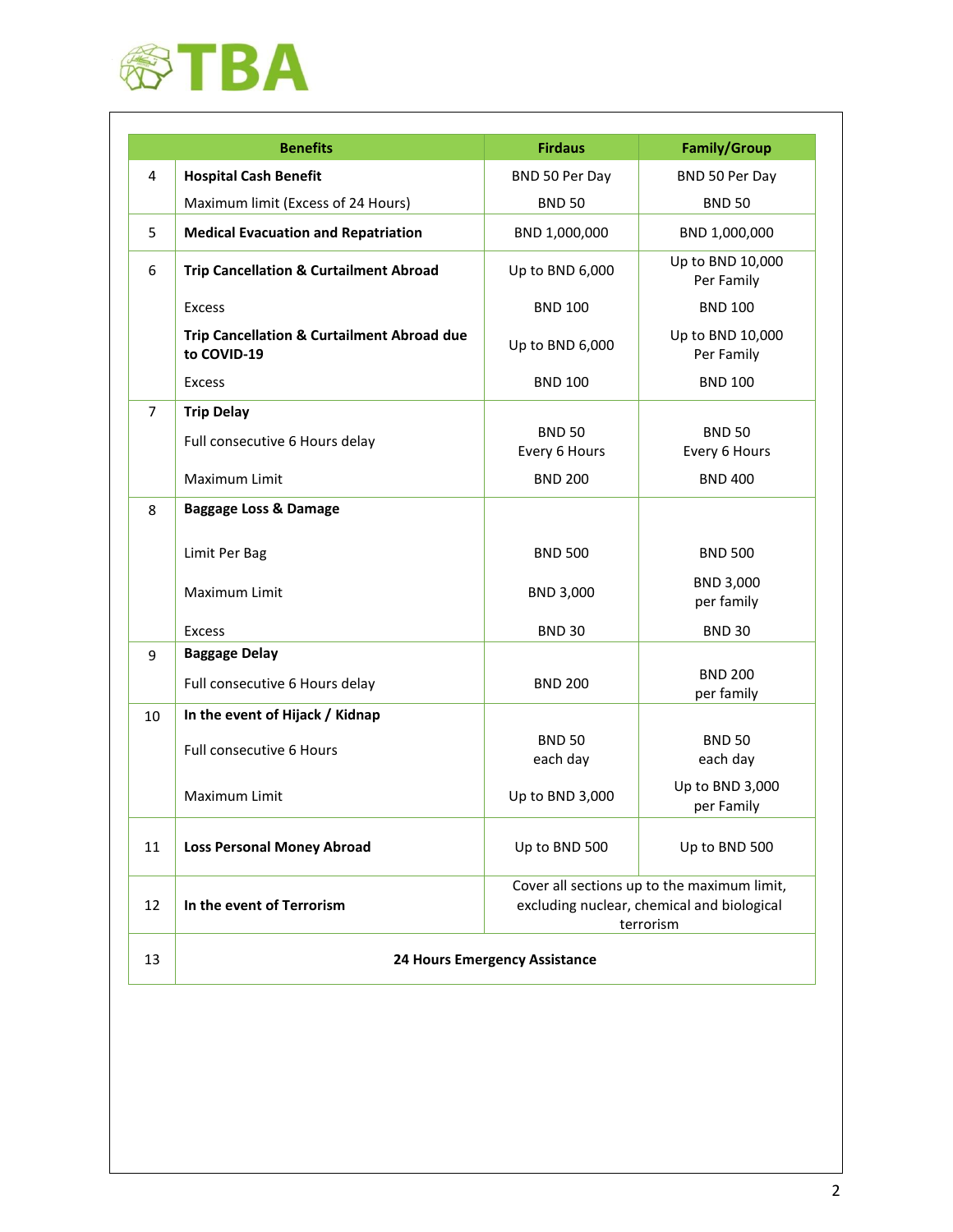

# **General Exclusions**

Your Takaful Certificate does not cover any of the following:

- a) Any expenses incurred in any event occurring when You are in Your Country of Habitual Residence;
- b) Any costs or expenses not expressly covered by the Assistance Company's program and not approved in advance and in writing by the Assistance Company and/or not arranged by the Assistance Company. This exception shall not apply to emergency medical evacuation from remote or primitive areas where the Assistance Company cannot be contacted in advance and delay might reasonably be expected in Your loss of life or harm;
- c) Any expenses incurred as a result of extraordinary natural phenomena such as floods, earthquakes, landslides, volcanic eruptions, a typical cyclonic storm, falling objects from space and aerolites, and in general any extraordinary atmospheric, meteorological, seismic or geological phenomenon any other type of natural disaster;
- d) Any expenses incurred as a result of wars, with or without prior declaration, and any conflicts or international interventions using force or duress or military operations of whatever type;
- e) Any expenses incurred as a direct result of nuclear reaction or radiation;
- f) Any expenses incurred as a result of Your participation in competitions, sports, and preparatory or training tests;
- g) Any expenses related to accident or injury occurring due to Your engagement in any hazardous activity, pastime or pursuit, caving, mountaineering or rock climbing necessitating the use of guides or ropes, potholing, skydiving, parachuting, bungee-jumping, ballooning, hang-gliding, deep-sea diving utilizing hard helmet with air hose attachments, martial arts, rallying, racing of any kind other than on foot, and any organized sports undertaken on a professional or sponsored basis;
- h) Any expenses incurred as a result of Your participation in hazardous winter and/or summer sports such as skiing and/or similar sports;
- i) Any expenses incurred as a result of illnesses or injuries arising from chronic ailments or from those that existed prior to the inception date of the Takaful Certificate;
- j) Any expenses incurred as a result of a self-inflicted injury, suicide, drug addiction or abuse, alcohol abuse, sexually transmitted diseases;
- k) Any expenses incurred as a result of travelling outside Your Country of Habitual Residence contrary to the advice of a medical practitioner, or for the purpose of obtaining medical treatment or for rest and recuperation following any prior accident, illness or a Pre-existing Condition;
- l) Any treatment or expenses related to childbirth, miscarriage or pregnancy;
- m) Any expenses incurred for emotional, mental or psychiatric illness;
- n) Any expenses incurred as a result of Pre-existing Conditions;
- o) Any expenses incurred as a result of Acquired Immune Deficiency Syndrome (AIDS) or any AIDS related condition or disease;
- p) Any expenses incurred as a result of cardiac or cardio vascular or vascular or cerebral vascular Illness or conditions or after-effects thereof or complications that, in the opinion of a medical practitioner appointed by the Assistance Company, can reasonably be related thereto, if the You have received medical advice or treatment (including medication) for hypertension 2 years prior to the commencement of the Covered Trip;
- q) Any expenses incurred as a result of travelling to seek medical treatment or waiting for an operation, post operation check-up or any other hospital treatment, or any medical investigations, tests or test results;
- r) Any expenses incurred for or as a result of any activity required from or on a ship or oil-rig platform, or at a similar off-shore location.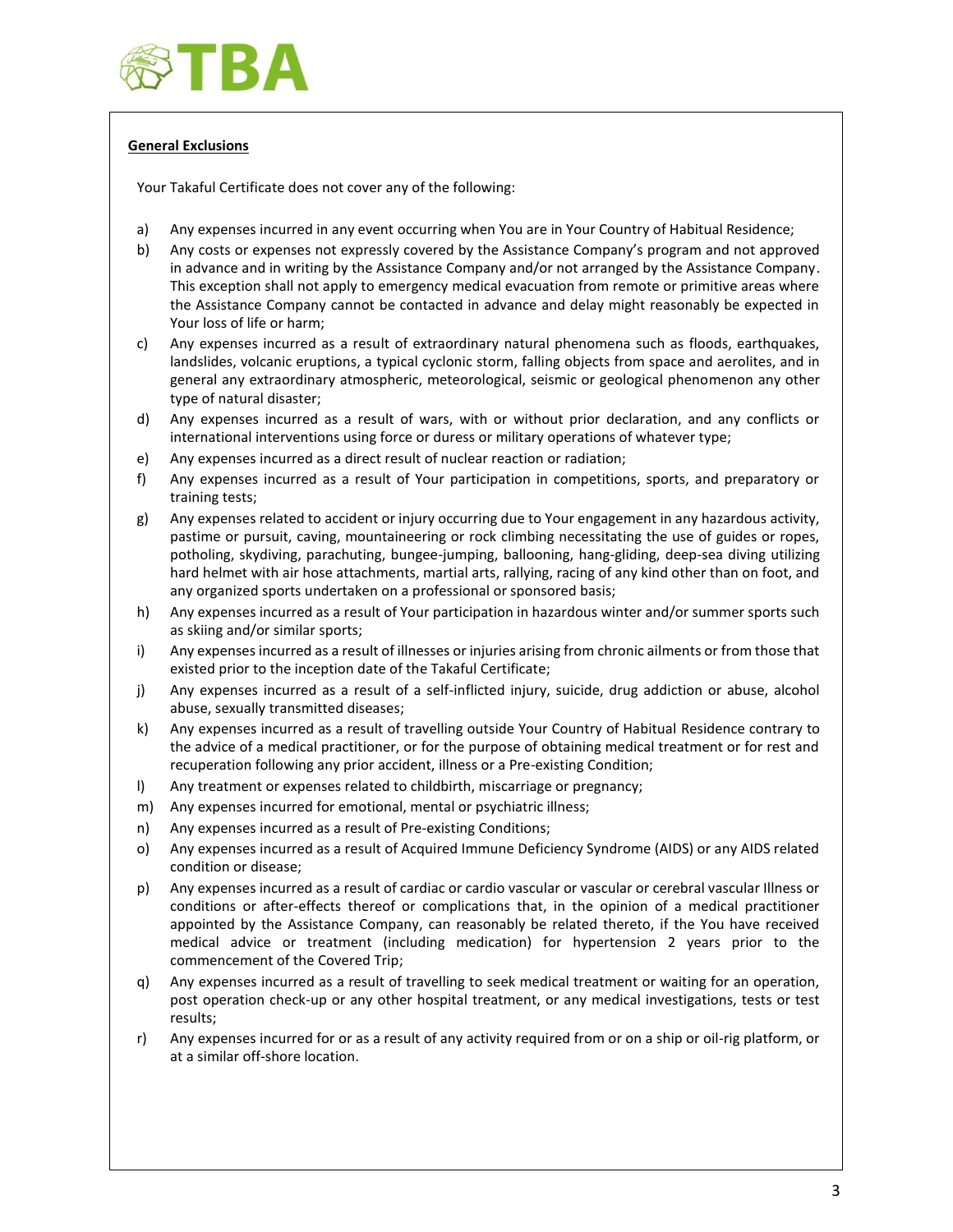

### **Exclusion for Medical Expenses abroad**

- i. Any known conditions or circumstances prior to the inception of the Certificate or Endorsement and/or prior to any trip;
- ii. Any pre-existing conditions whether You are aware of them or not;
- iii. Non-medical expenses, such as accommodation and travel expenses;
- iv. Any expenses related to any Quarantine Order issued by the relevant authorities or any government of a country, which does not require hospitalization;
- v. Any expenses incurred for the mandatory pre-departure and/or post-arrival COVID-19 diagnostic tests that are required by the relevant Authority and/or Government of a Country;
- vi. Any costs or expenses incurred during the Quarantine Period including hotel or non-hospital accommodation costs and transportation cost;
- vii. Any subsequent COVID-19 swab test expenses will be excluded if the Person Covered's result is found to be negative;
- viii. Any expenses related to any COVID-19 treatment where such treatment was first sought more than ninety (90) days from the time COVID-19 was first diagnosed; or
- ix. Any expenses relating to specialist treatment which are not prescribed and/or referred by a doctor in general practice.

# **Exclusion for Trip Cancellation & Curtailment Abroad**

- i. Any expenses incurred as a result of any conditions or circumstances, such as travel restrictions, known to you at the time the trip was booked or was known to exist that could have been expected to cause the cancellation or curtailment of Your trip; and/or
- ii. Any claims due to Trip Cancellation & Curtailment arising from Your failure to take the necessary COVID-19 diagnostic tests in a timely manner.

### **Conditions for COVID-19 Coverage:**

- i. Epidemic or Pandemic ought to be internationally and locally recognized;
- ii. Residents of Brunei Darussalam who intend to travel during the period of epidemic / pandemic must have approval from the Prime Minister's Office, Brunei Darussalam prior to travel outside Brunei Darussalam;
- iii. Must comply with Official Brunei Darussalam Government issued travel guidelines.

*Note: This list is non-exhaustive. Please refer to the Certificate Wording for the full list of exclusions under this Certificate.*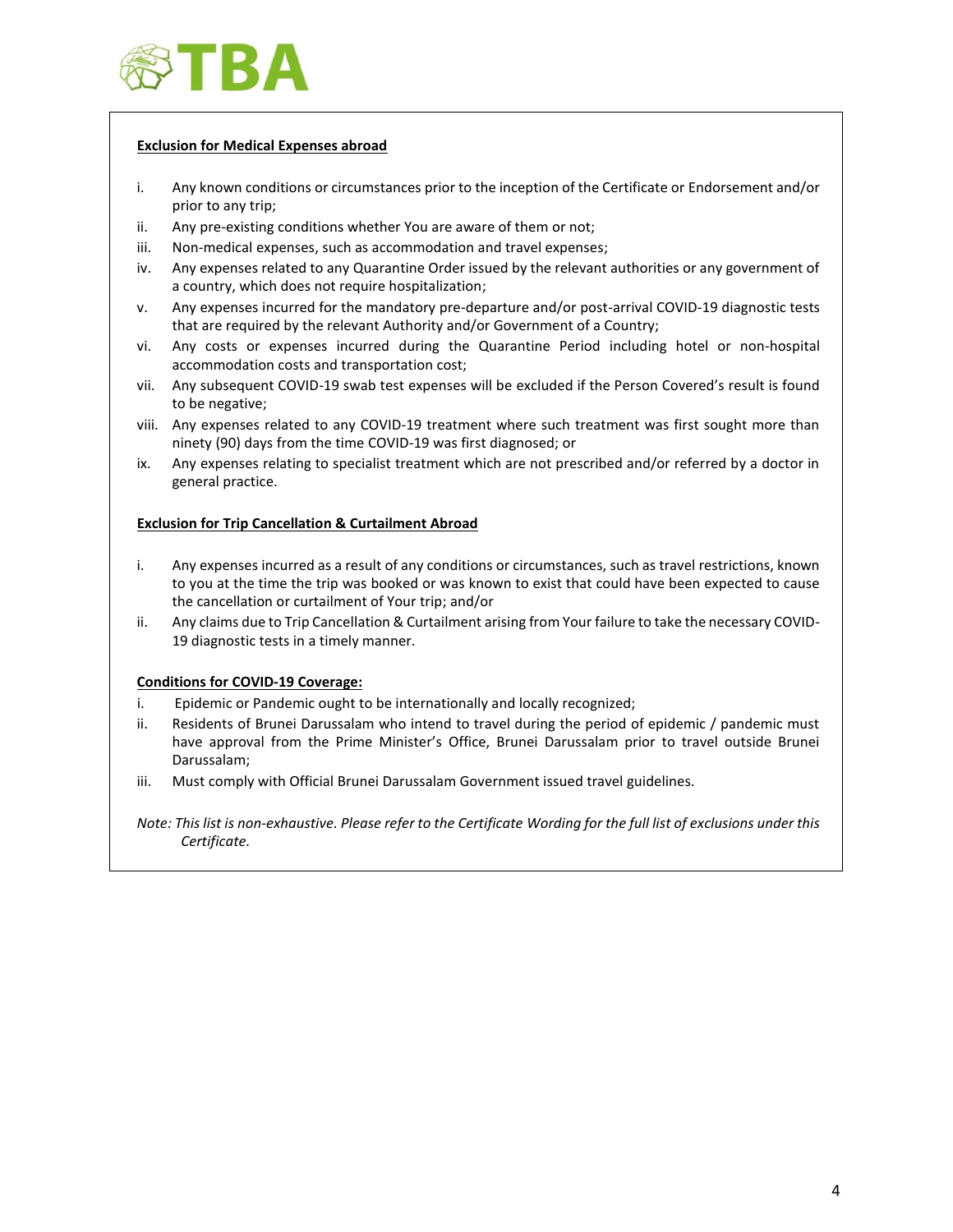

#### **4. How much contribution do I have to pay?**

| <b>Cover Period</b>              | <b>Firdaus</b>   | <b>Family Plan</b><br>(Max of 4 person) |
|----------------------------------|------------------|-----------------------------------------|
| $1 - 10$ days                    | <b>BND 84.00</b> | BND 274.00                              |
| $11 - 15$ days                   | BND 107.00       | BND 350.00                              |
| 16 - 20 days                     | BND 131.00       | BND 426.00                              |
| 21 - 25 days                     | BND 155.00       | BND 502.00                              |
| 26 - 30 days                     | BND 190.00       | BND 614.00                              |
| 31 - 35 days                     | BND 226.00       | BND 730.00                              |
| Every addition of 3 days         | BND 36.00        | BND 116.00                              |
| <b>Additional for Each Child</b> |                  | <b>BND 79.00</b>                        |

#### **The following charges/fees are applicable:**

- 1. What you have to pay in addition to the Takaful Contribution amount:-
	- Stamp Duty: BND 0.25 per Takaful Certificate
- 2. What is included in the Takaful Contribution amount?
	- Wakalah Fees: up to maximum of 35% of Takaful Contribution
- 3. What you have to pay if there are any changes to the Takaful Certificate:
	- Cancellation Fee: BND10.00 per Takaful Certificate
	- Endorsement Charges: Any Refund or Additional Contribution plus Service Charge of BND10.00 per Takaful Certificate

### **6. What are some of the important notes that I should know?**

• **Trip Commencement** 

All trips must start and end in Brunei Darussalam.

- Price quoted for Group/Family Plan are based on maximum of 4 person
- **Eligibility**
	- i. Participant must be an individual from the age of 18 years to 80 years old
	- ii. If the Person Covered is a child, the child must be aged between 6 weeks to 18 years of age or a fulltime student who is below 23 years of age. Children under 18 years of age must be accompanied by a parent or guardian.
- **Family Plan** Participant, Spouse and up to two (2) children

### • **24 Hour Emergency Assistance**

Takaful Brunei Am Sdn Bhd has appointed Aspire Lifestyles (APAC) Pte Ltd of which previously known as International SOS Pte Ltd, an international company to provide 24-hour Emergency Assistance Service in case the participant (You) encounter difficulties whilst travelling outside Brunei Darussalam during your period of Takaful.

**Their Service Centre in Singapore can be contacted at +65 6339-6676.**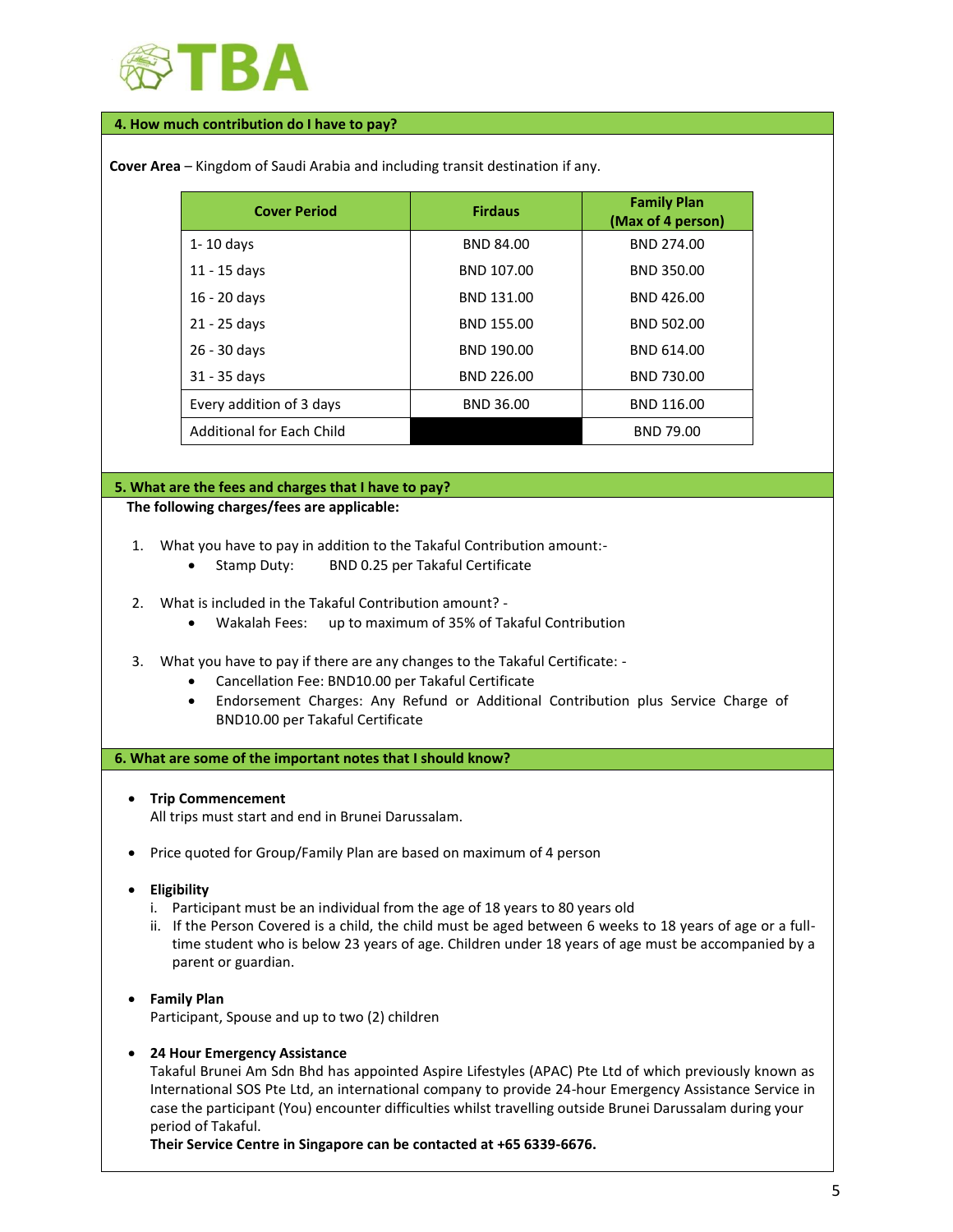

#### • **Importance of disclosure**

- i. You must take reasonable care not to make a misrepresentation to Us when answering any questions, we ask in the proposal form;
- ii. When renewing the Certificate for Annual Multi-Trip package, not to make a misrepresentation to Us in answering any questions, or confirming or amending any matter previously disclosed to Us in relation to the Certificate; and
- iii. To disclose to Us any matter, other than what we have asked in (i) and (ii) above, that You know to be relevant to our decision on whether to accept the risk or not and the rates and terms to be applied.
- iv. **Consequence of Breach of Duty** Breach of duty of disclosure may result in Us voiding the Certificate and refusing all claims.

## **Claims Procedure:**

In that you require medical and travel assistance, you must immediately contact the **24-Hour Emergency Assistance at +65 6339-6676** and notify to Us as soon as possible for any claims. The notice of claim must be given to Us within fourteen (14) days after the incident which may give rise to such a claim.

You are also required to report any incident of loss or damage of your belonging to the nearest Police Station within 24 hours and to submit all of the documentations to Us within fourteen (14) days after the happening of such loss or damage.

### **7. What do I need to do if there are changes to my contact details?**

It is important that you inform us of any change in your contact details to ensure that all correspondences reach you in a timely manner.

### **8. What happen in the event of cancellation?**

In the event of cancellation, you may inform Us by giving fourteen (14) days written notice provided no claim has occurred in the current Period of Takaful. We shall retain in the General Takaful Fund the Takaful Contribution paid by the Participant on a pro-rata basis in proportion to when this Takaful Certificate was in force. The balance of the Takaful Contribution will be refunded to the Participant after deduction of the Wakalah fee and service charge for the cancellation. Cancellation will take effect from the date of the current Takaful Certificate, the Schedule and the Takaful Certificate are received by Us. This Takaful may also be cancelled at Our option by sending fourteen (14) days' notice by registered mail to the Participant's last known address, in which case We shall apply the same procedure in respect of the Takaful Contribution as aforesaid.

### **9. What happens in the event that Takaful agent ceases to operate?**

If our Authorized Agent that issued your Takaful certificate ceased its operation, your Takaful Certificate is still valid until its expiry date. Participants can renew, do any endorsement and cancellation for their Takaful Certificate at any of TBA counters and branches.

### **10. What are the documents that I need to submit to apply for this product?**

Documents required are as follows:-

For new Participant:

- 1) Proposal Form duly completed and signed.
- 2) Copy of flight itinerary (optional).
- 3) Copy of passport(optional).